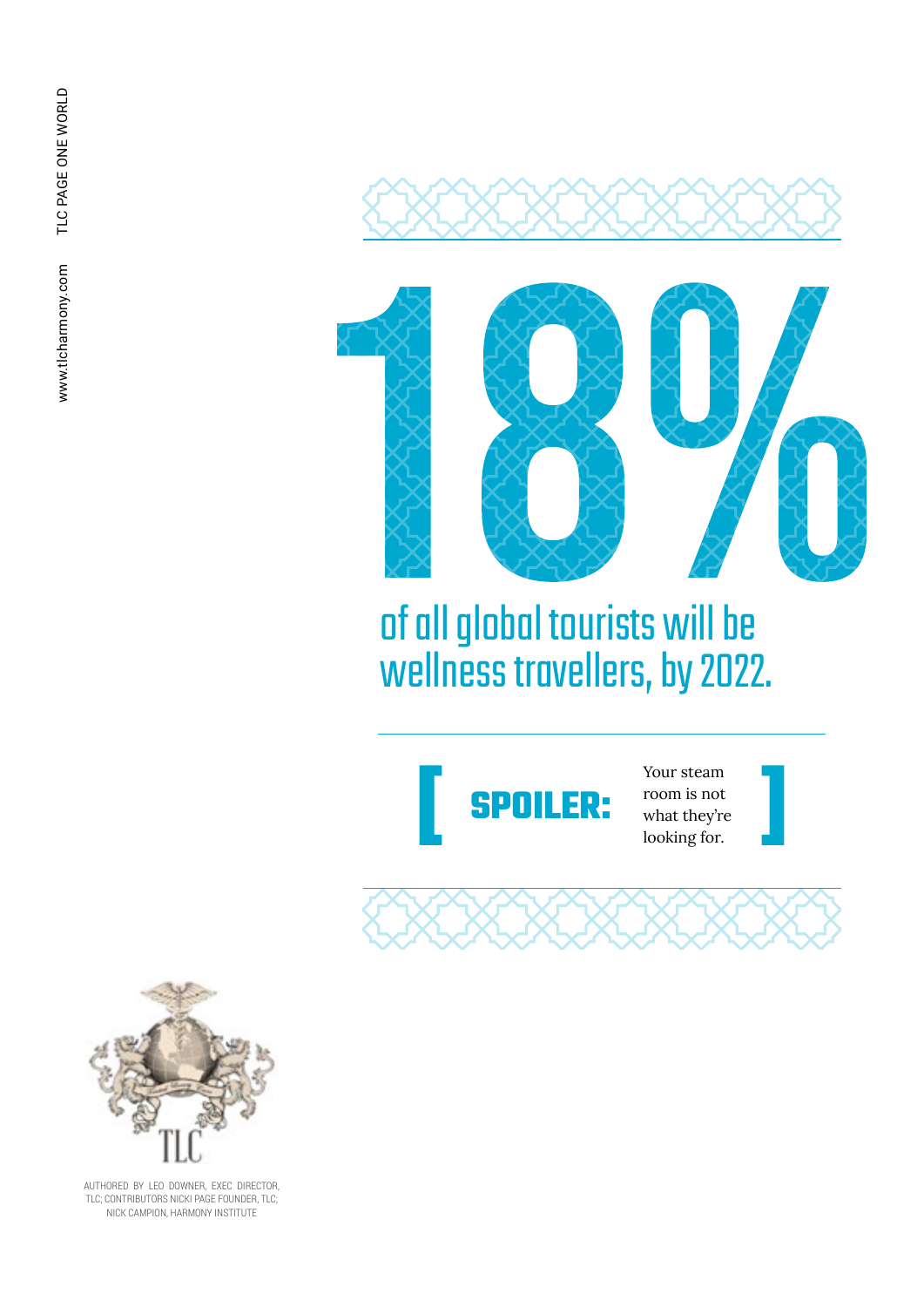Perhaps you offset your carbon emissions?

Or maybe your hotel is a green building with a basic recycling programme in place.

# It's not enough.



Sustainability is of paramount importance to an exponentially growing market: wellness travellers. They demand to know and see that you're doing more. Globally, they're already outspending regular tourists by 53%.

*If you aren't focussing your efforts on this growing market, they simply won't visit you.* 

And worse, they won't tell their friends about you. Friends, who are highly likely to soon be making their travel decisions sustainably too.

*/ page one*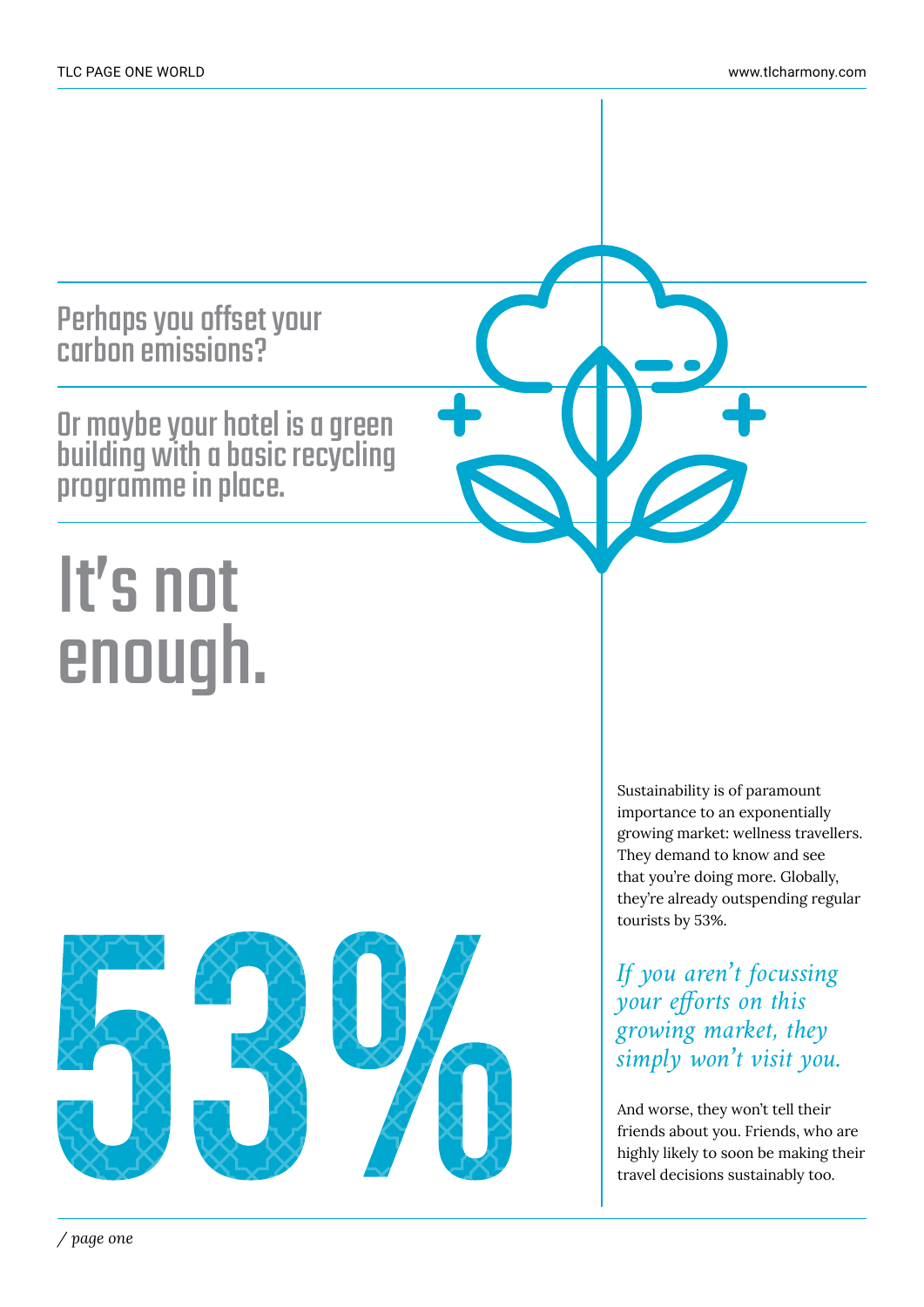

#### Wellness travel is growing twice as fast as tourism overall.

And these aren't some new-age hippies.

More than just for their own health and safety, wellness travellers care about the ramifications of their travel. The sustainability implications of their travel decisions are part of their travel plans. They want to know that the world is also better off because of their visit.

These aren't the sandal-wearing lentil eaters you think they are. These travellers have money and they're not willing to spend it with you if you don't meet their requirements.

In fact, wellness related travel currently brings 1.8 times more spend by these travellers than regular leisure travel. It's a number that we'll see continuously rise. The facts are clear: investing to cater to this type of travel makes sustainable financial sense.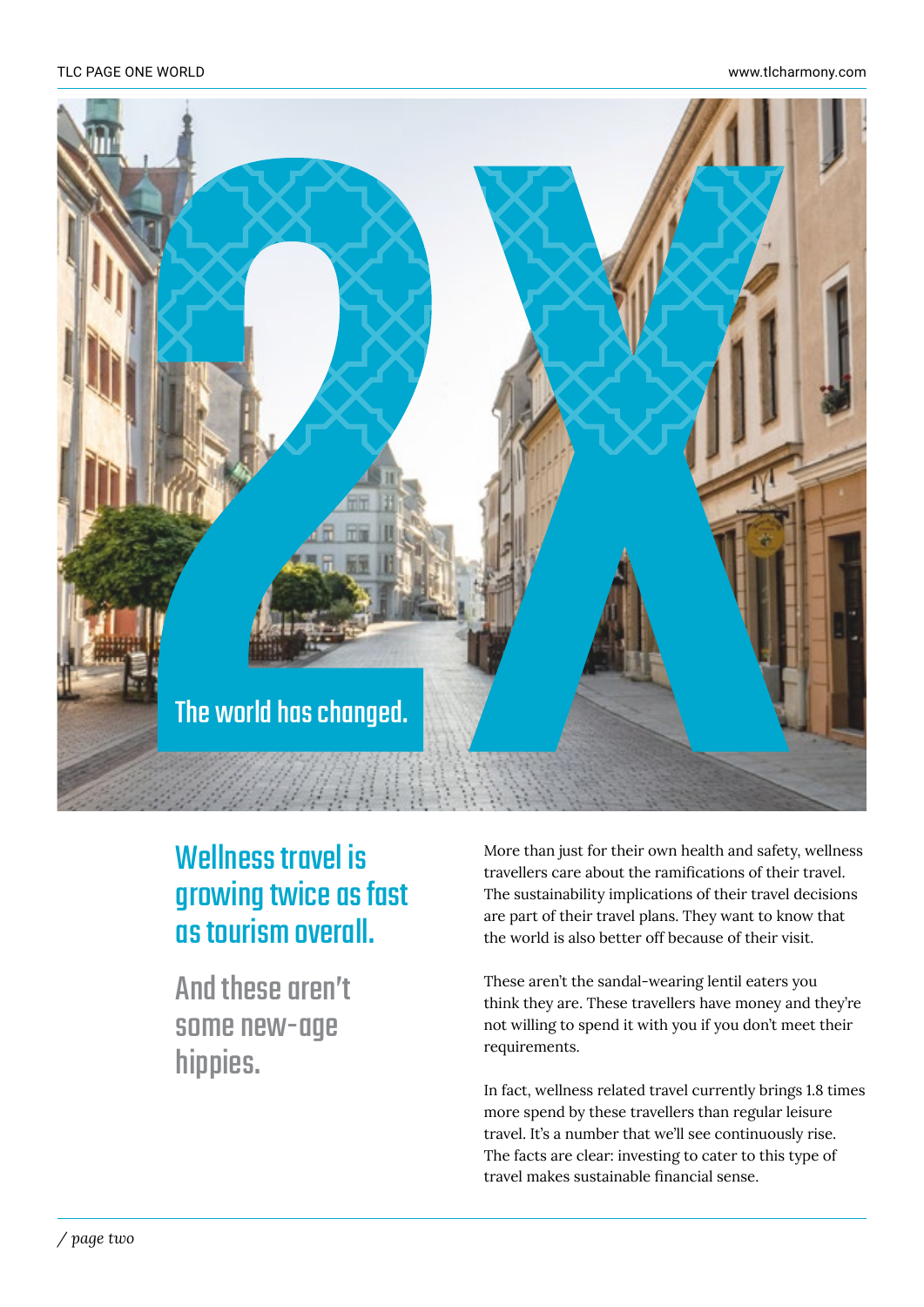### So what's the 1 thing you'll need?

*To harness the potential of travellers who are seeking to better themselves while not compromising the environment means harnessing the power of sustainability. True sustainability. Where your investment and decisions have positive implications for the planet and its people, and ensure they make financial sense too.*

*It's the gold standard in futureproofing yourself for tourism.*

#### Introducing the Harmony Quality Mark in Sustainable Wellness Tourism,

an accreditation that helps you work towards making your resort, destination or service harmonious and attractive to the growing trend of wellness travellers.

Together, we'll ensure you have wellness factored into the design, building and running of your resort. You'll be more resilient to global shocks; you'll be able to promote an authentically healthy lifestyle that contributes to a healthy planet; you'll be protected from impending global climate tariffs; you'll be in harmony.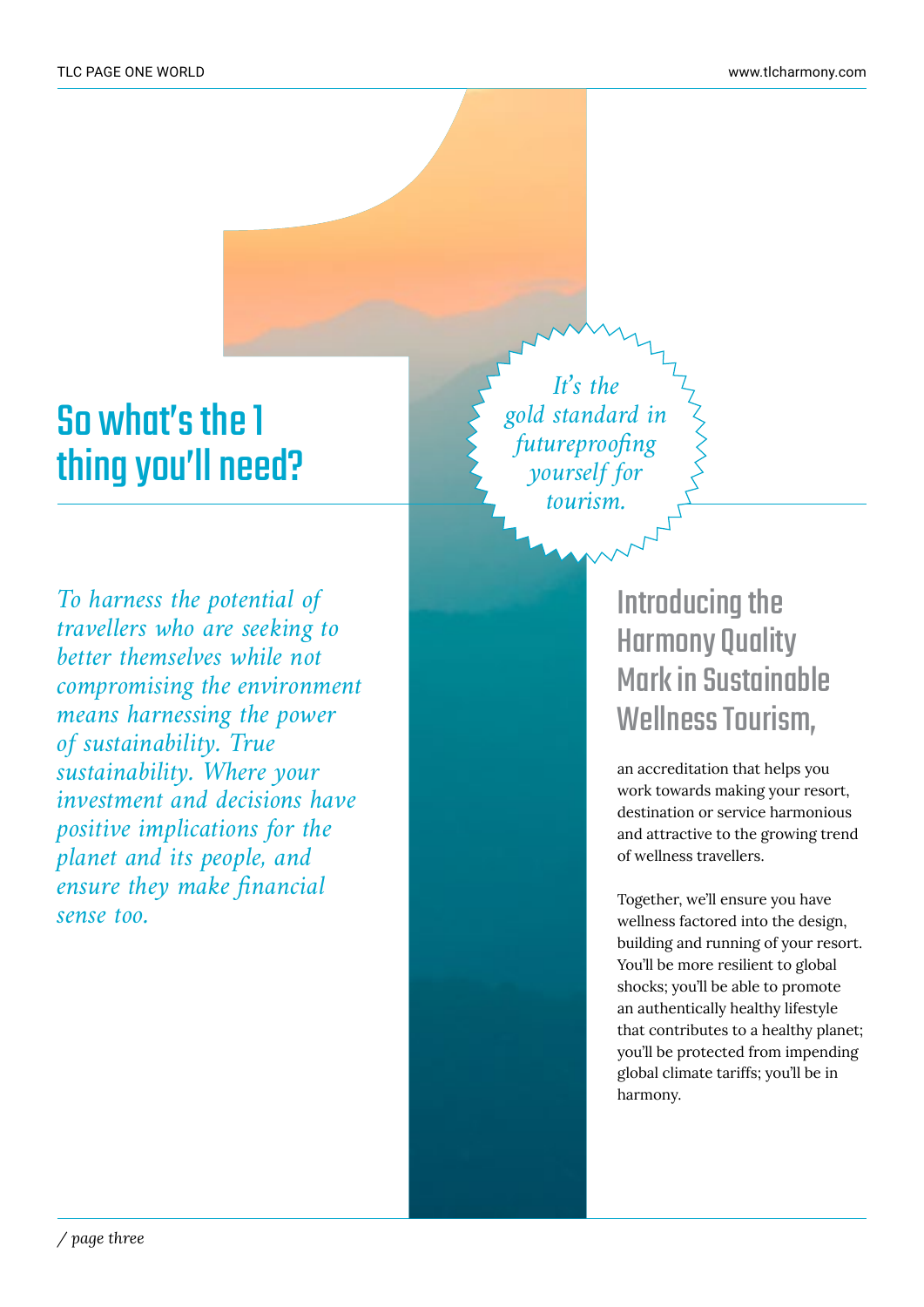*Our framework hinges on the Harmony Golden Ratio, which rigorously assesses the total impact your business is having on the planet, its people and economies.*



This is beyond just carbon offsetting. While we agree that being carbon neutral is important, it's rare to find a business that considers their true carbon footprint.

Carbon was released in the construction and development of your destination. But what about transport by each customer to visit you? What about the trees used to create your furniture, the emissions due to the lotions and creams you produced for your resort?

What effect have you had on biodiversity, did you deforest or contribute to water scarcity?

Has there been a loss in sustainable employment of people, poorer living conditions for them or a loss in their cultural heritage?

These are just some of the potential issues the Harmony Quality Mark in Sustainable Wellness Tourism addresses.

*/ page four*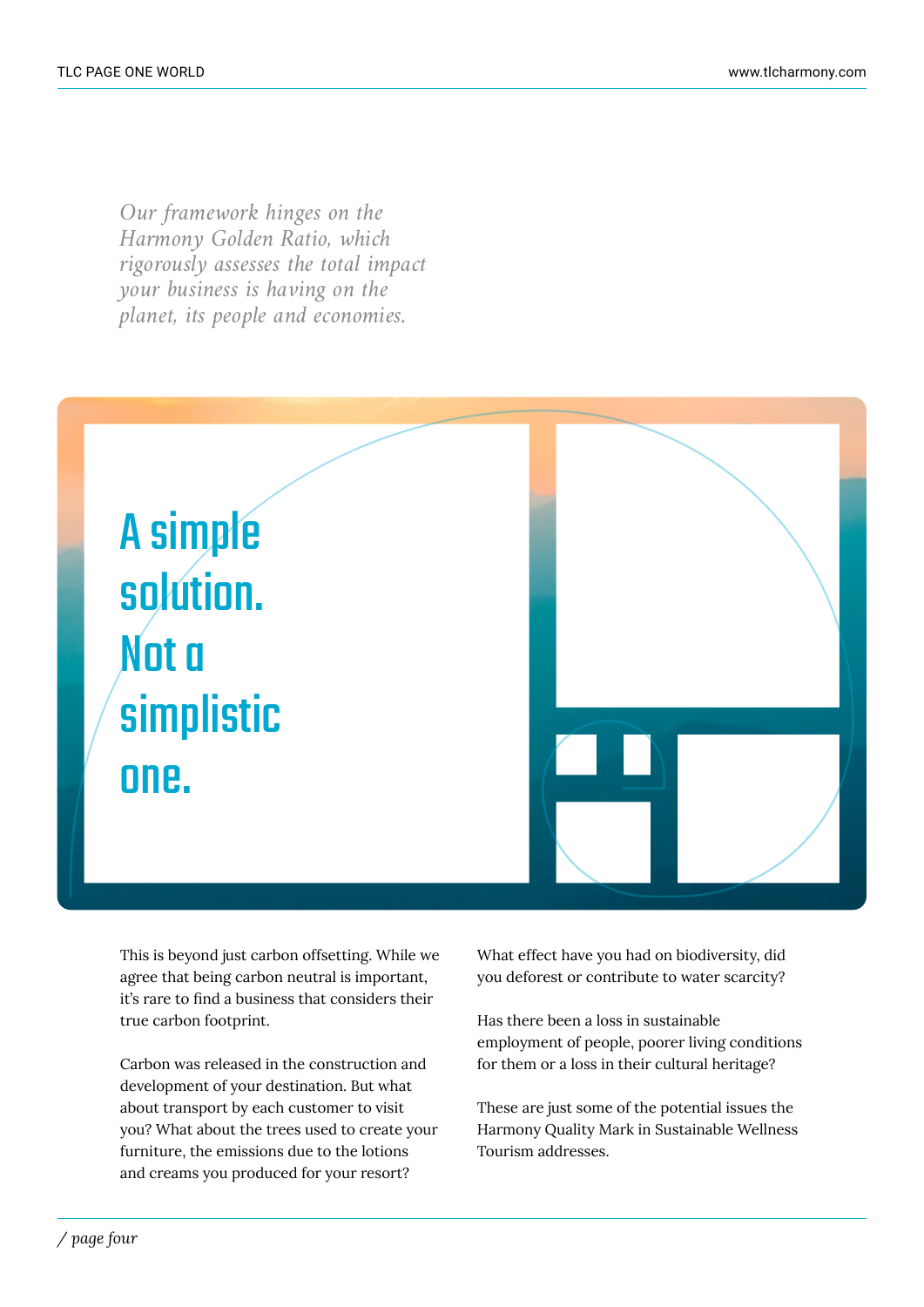**SKY** 

A CERTIFICATION IN PROMOTING COMPLETE HARMONY

# **SAPPHIRE**

*Planet aware.* 

A CERTIFICATION IN NEUTRALISED IMPACTS ON THE PLANET

GLACIER *Climate Change positive.* 

A CERTIFICATION IN ACTIVE REDUCTION IN CARBON

IRIS *Climate aware.* 

#### A CERTIFICATION IN **CARBON NEUTRALITY**

Levels of the Harmony Quality Mark.

#### The old tourism paradigm is out-of-date.

We use internationally verified financial modelling approaches, identify the environmental impact, while taking into consideration the socio-economic value of your destination, to create a clear cost figure that you can use to offset any negative impacts you may have imposed.

The broad consultation base of our experienced governance panel means we intimately understand the business environment of the wellness tourism developer, the destination and global and regional policy drivers.

*The Harmony Quality Mark in Sustainable Wellness Tourism is evidence-based and designed to integrate all of your stakeholders, a framework that identifies whether you're doing what it takes to be truly sustainable.*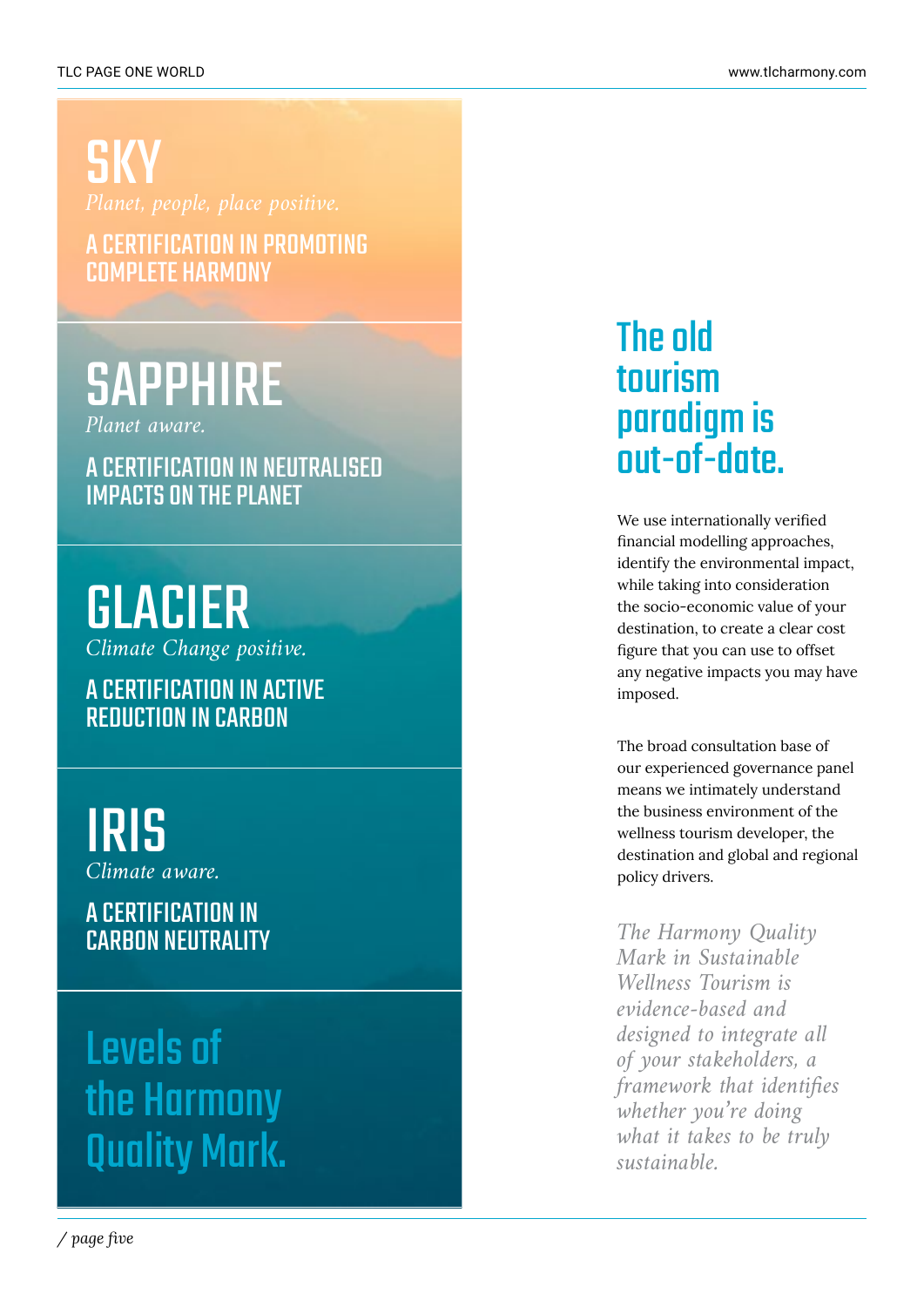

#### 88% of travellers surveyed say they'd recommend sustainable travel.

Is that a big enough number for you?



#### *The research is compelling.*

Global conditions are frightening. Locked inside, avoiding extreme weather, polluted air and a pandemic; everyone is familiar with what's going on.

It doesn't take a scientist to see this, although we do have a number of them on board.

We're inspired by Harmony principles as set out in "Harmony: A New Way of Looking at our World" and we draw on the UN's Sustainable Development Goals as well as with the UN's Happiness Index.

The data, the financial benefits of wellness for resorts and destinations as well as the financial benefits of sustainability approaches are all impossible to ignore. But all the research, reports and supporting evidence in the world is nothing without an individual plan to measure the ROI for you.

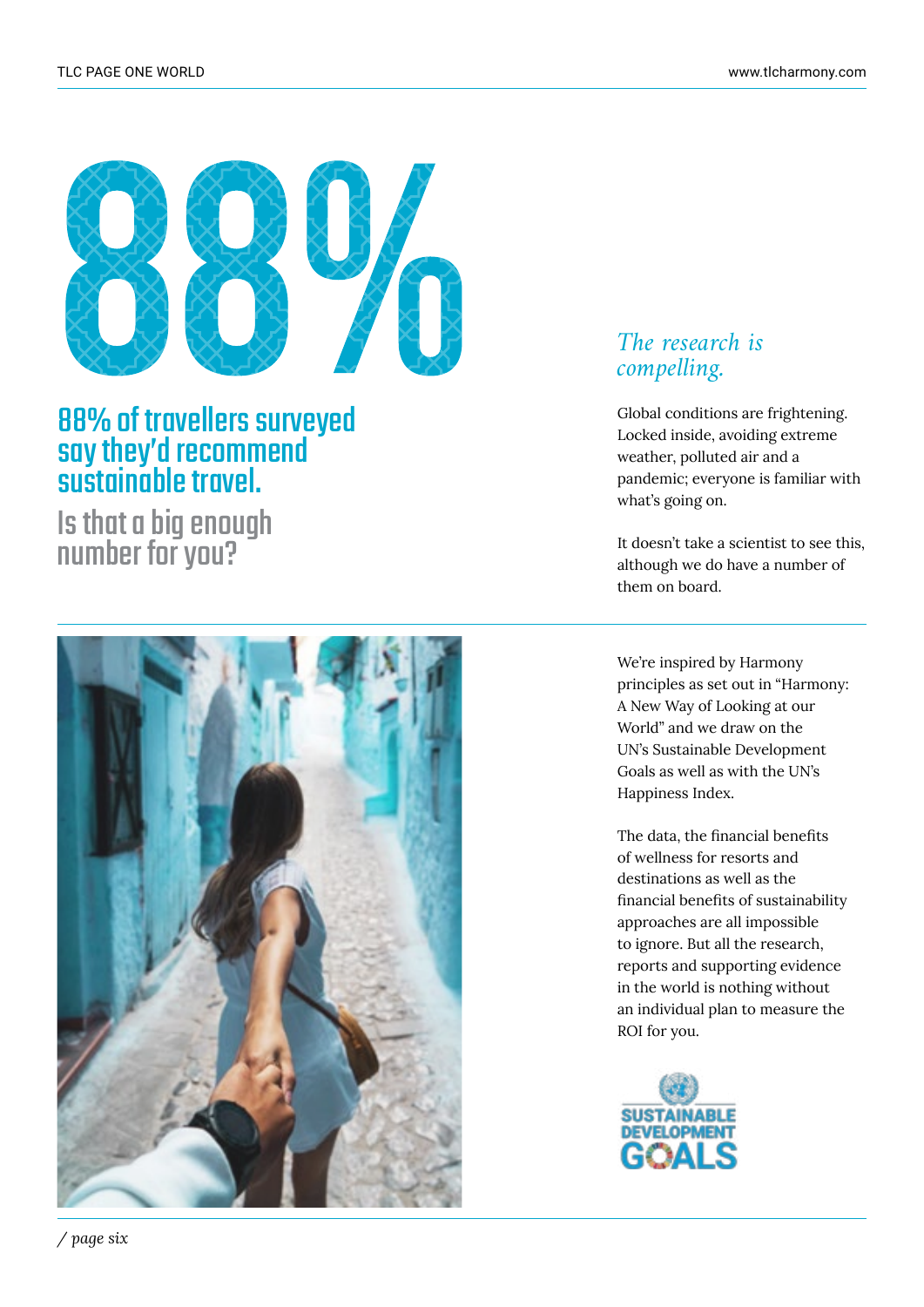# 接受经络经营 我是我我好好

#### *We work on a whole sum approach.*

This is unlike any other accreditation or certification out there. It's quantifiable, verifiable and raises those tough questions you've avoided. The questions your customers are now asking.

It's not enough to be carbon neutral. Our framework will help you to become impact negative, which means that your business will be making an overall positive contribution to the planet, the communities that surround you as well as your bottom line.

It's a holistic approach, one that ensures the full costs across socio-economic, environmental protection measures and the sustainable success of your business have been factored in.

# impact cost offset value =<br>=<br>im

# + 1% min of impact cost

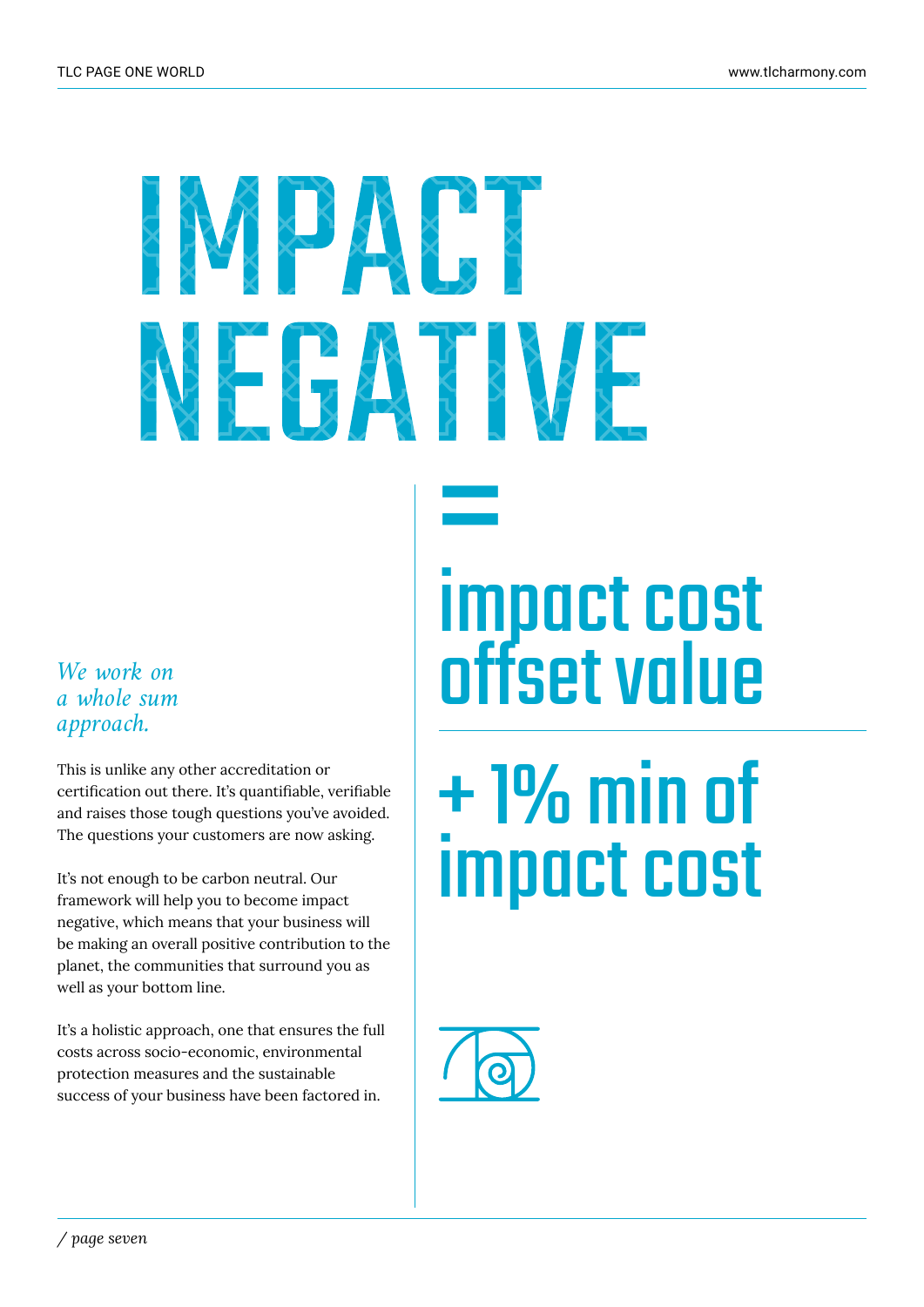

# What are the 3 steps you must put in place?

We know wellness tourism can be complex. So, our approach can either be achieved in stages, developing as your destination grows, or as a monumental shift in the way your hotel, resort or destination operates.

The Harmony Quality Standard is credible and authentic. And thus, you can't just pay your way in. You need to be actively addressing the impacts your business creates and reducing, redressing and offsetting them to ensure sustainability.

#### Step 1.



Commit towards sustainable wellness tourism through a sustainable wellness statement, policy, and plan.



Assess (or have externally assessed) the impacts your organisation is having on the local and wider environment. This is then structured and calculated within a financial framework.

#### Step 2. Step 3.



Offset negative impacts within the Harmony Model *(Impact Neutral plus 1%)* and reduce them.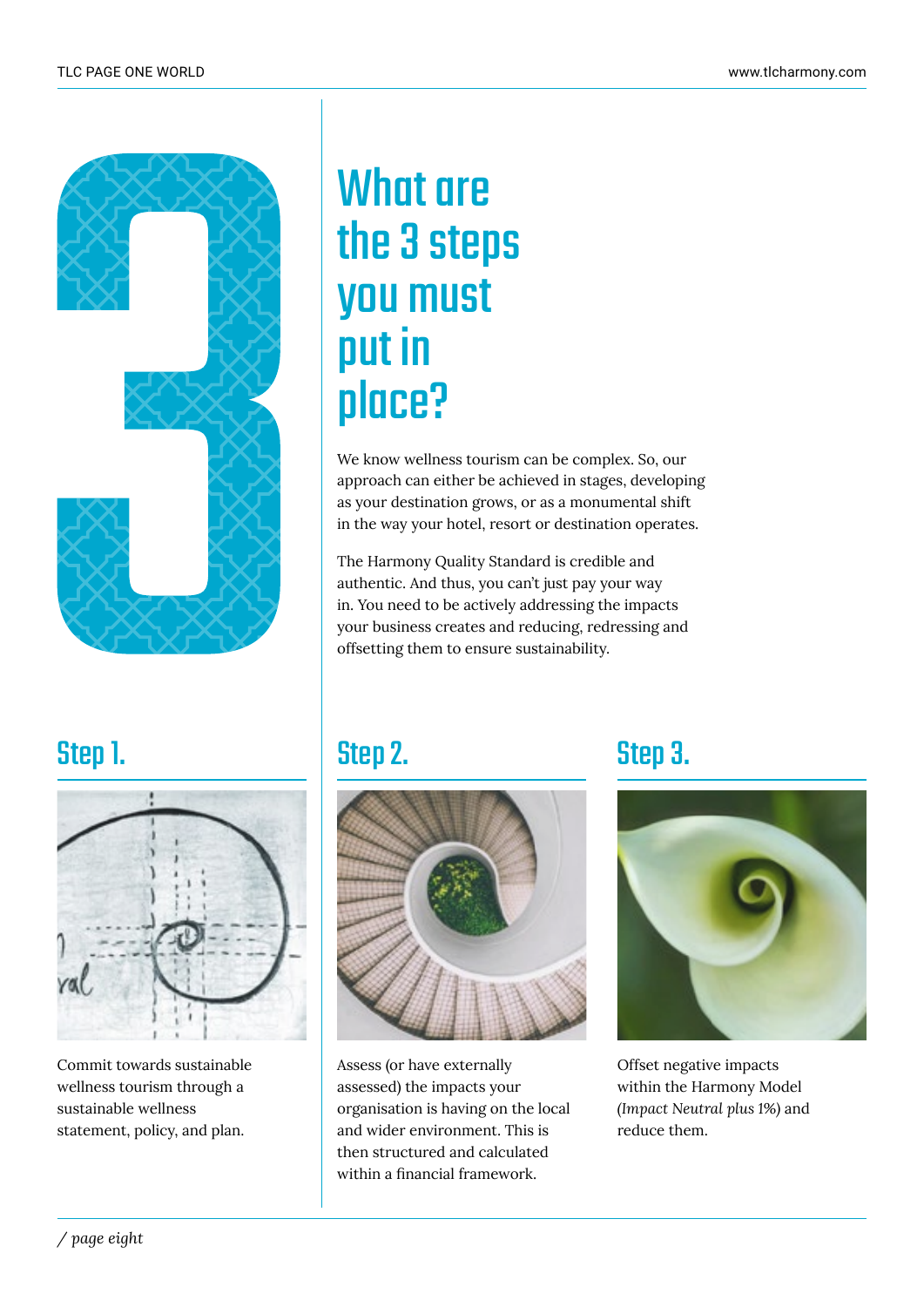#### TLC PAGE ONE WORLD www.tlcharmony.com

# Will you attract and retain guests in 2021?





*Get in touch if you're planning or developing infrastructure. From sustainable architecture to reducing, re-using and recycling; from assessing the harms of the construction and building phase to creating a workable plan to help offset them, we can provide support.*

# Or will it be more of the same?

We can suggest retrofits, identify more sustainable energy sources and help you make better use of resources. This will improve behaviours going forward and recognise that there's been a legacy of potential harms in your built and delivery environment.

We'll work with businesses large and small, engage stakeholders, broaden and deepen your understanding of impacts along your whole value chain.

The Harmony Quality Mark in Sustainable Wellness Tourism will assess the harm and the associated costs presented by your business to the quality of the air, water and land as well as people and the biosphere.

Our rigorous processes will calculate the costs and how to address them in a way that's clear and transparent to an increasingly sophisticated wellness traveller. The resulting actions are beneficial to them, the environment, its people and, importantly, they'll be 100% beneficial to you. And that's a hard number to ignore.

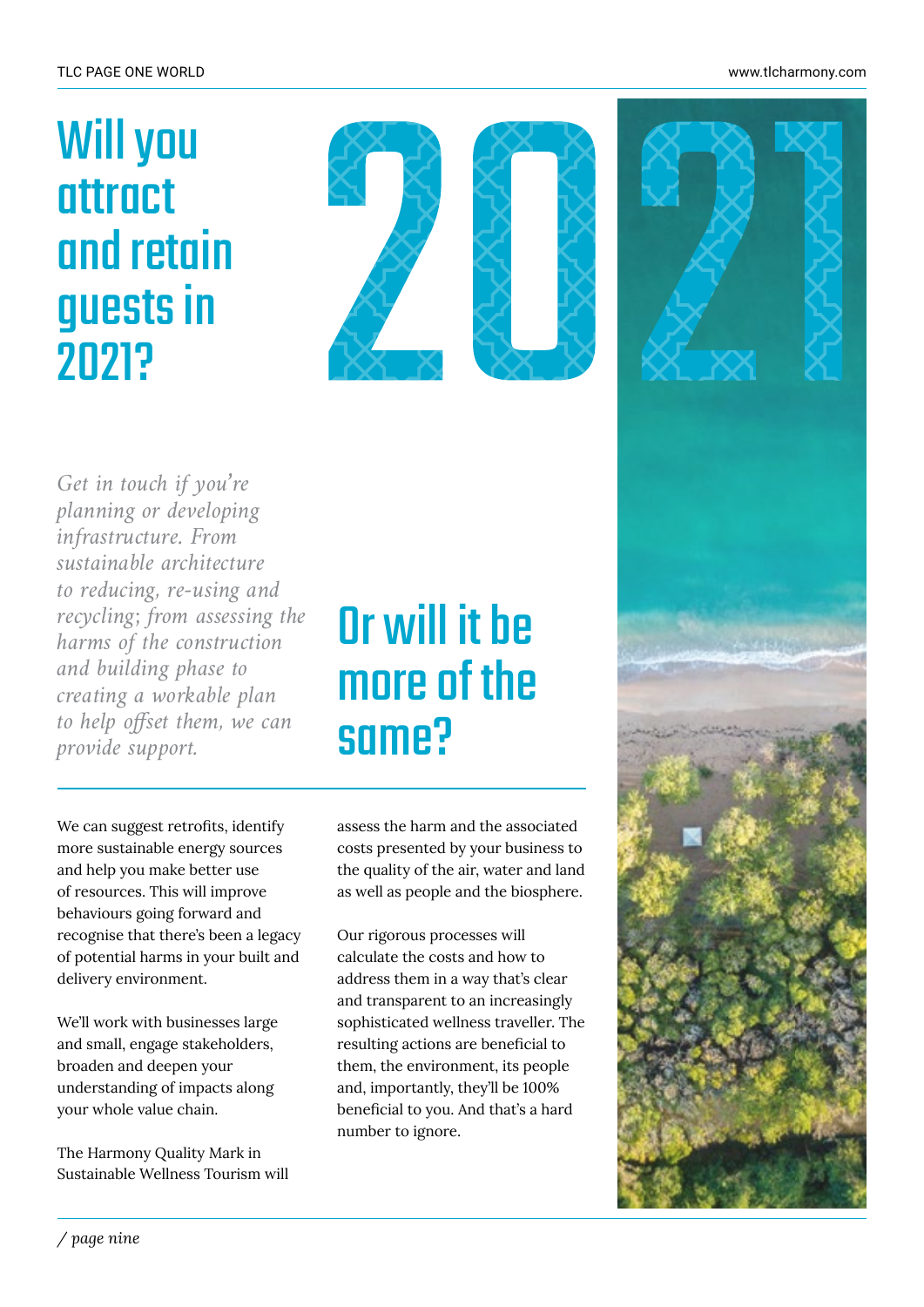

*Your resort is unique, not only in its offering, but in all aspects of how it touches communities and the environment.*

The Harmony team is ready to work together with you. You'll find our processes transparent yet rigorous. Our team is approachable yet fastidious. The results will be straightforward and futurefocussed with workable solutions. Above all, they will be meaningful both to your organisation and your customers. It all starts with a review.

# Get in touch.

Nicki Page : Founder, TLC Global Call : + 44 7587 108522 Email : nicki.pageoneworld@gmail.com Linked In : Nickipage9

www.tlcharmony.com

Does it touch them lightly?

Could it be better?

**How** could it be better?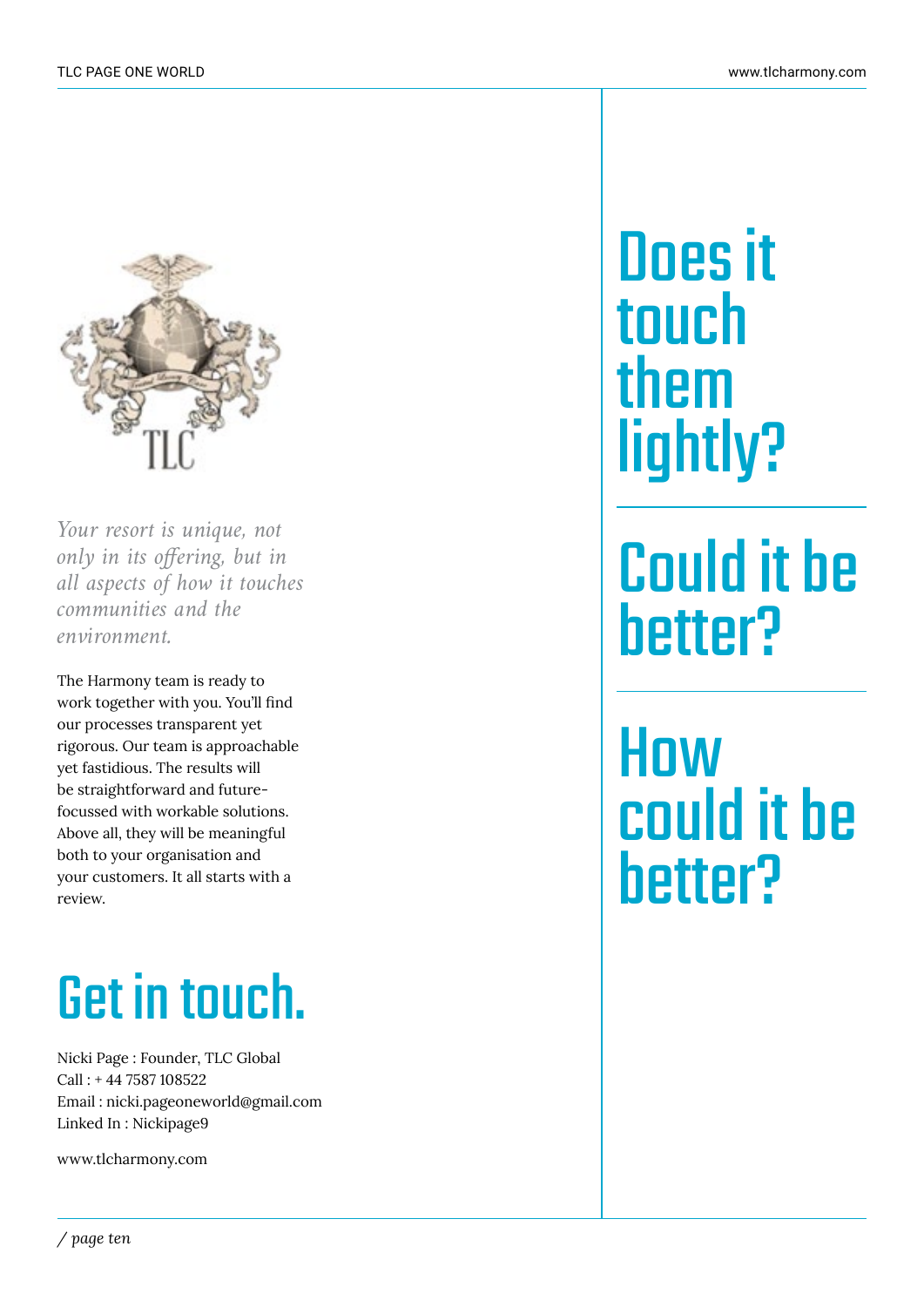### **THE TEAM**



# THE TEAM

#### Nicki is a marketing

and public relations titan. Her finely honed experience at blue chip corporates like leading advertising agency Saatchi & Saatchi and Marriott Hotels and Resorts is matched by her integrity and sensitivity to global

cultures. Her influence has created a network of the foremost decision makers across Arab, South & South East Asian and African nations and she's keenly negotiated the success of world-leading tourism and luxury destinations from Jordan to Malaysia, South Africa to the UAE. Nicki has a deep understanding of promoting worldwide luxury health and wellness resorts; unparalleled insight into the role women have in

influencing health, wellness and travel decisions; and an established, trusted business presence in the Middle East that includes a client list of ruling families, CEOs and top

*/ page eleven* 

companies.

To say that  $\textsf{\textbf{LO}}$  brings exceptional acumen to TLC

Harmony would be an understatement. His experience spans 30 years of managing clinicians and developing health services in the public, voluntary and private sector. He has worked strategically in the improvement of health, wellbeing, and safety nationally and internationally. From General Practitioner Coordinator with the Maudsley NHS Trust to Head of Drug and Crime Reduction in the Government Office for London; as Business Manager for counterterrorism in the UK Home Office HQ Strategy and International Directorate to Group Director of Business Development and Communications for the Social Interest Group, Leo's innovative and strategic approach, has founded new health approaches, transformed sustainability paradigms, and led government operations and national delivery.

### Daniella's

long-term connections within the spa industry cover many years of dedication and understanding. Her passion and drive on every step of her journey have helped her build up an extensive network, whilst gaining a well-respected following for her work, even earning herself the title 'Spa Queen of the Middle East'. Daniella has opened some of the world's most recognised Destination Spa & Wellness Resorts and Day Spas, Hair and Beauty Salons, Aesthetic Medi Spa Clinics and Fitness Clubs. Her speciality lies in development and operations within the Middle East region, acting as collaborator for the international spa world, while

building cultural awareness and innovation in the spa and wellness sectors.

#### Jean-Paul's

immensely varied experience has led him to expertly develop how business tourism and the continuation of sustainable growth is key for a company. He is a C level executive, mentor, project leader and design enthusiast coupled with 35 years in the hospitality sector. For more than 30 of those years, Jean-Paul has been at the forefront of hospitality in emerging markets, driving innovation in South East Asia and searching for the talent to mentor into top future hoteliers. He is actively involved in numerous industry organisations including the International Wine & Food Society, is a contributor to the book "EQ & Leadership in Asia" on using emotional intelligence to lead and inspire people, and a speaker at hospitality events around the world.